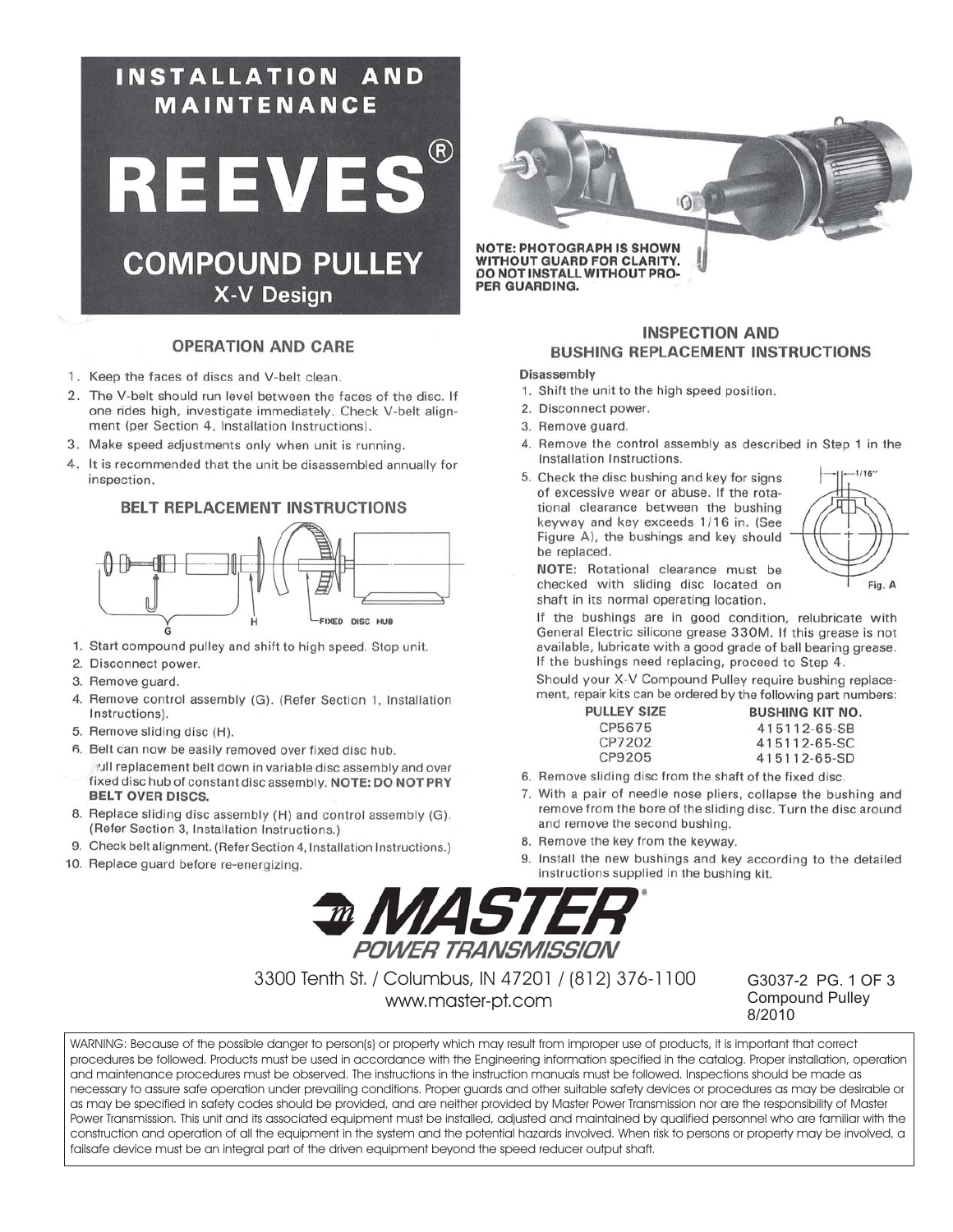# **INSTALLATION INSTRUCTIONS**

#### **WARNING: TURN OFF POWER AND LOCK OUT POWER** BEFORE INSTALLATION OR PERFORMING MAINTE-**NANCE ON THIS EQUIPMENT.**



SLIDE THE CONSTANT DISC ASSEMBLY on the motor shaft as far as possible and tighten clamp collar on fixed disc. No motor shaft key is required with this design. Do not use on undersize, corroded or

damaged motor shafts. Torque the clamp collar screw to 200 inch pounds for the CP-5675 and CP-7202. The proper torque for the CP-9205 is 350 inch pounds. Remove shifting mechanism and sliding disc from fixed disc by disassembling spirolox ring and shifting slide. Then loosen the three set screws in support block and remove shifting mechanism and sliding disc.





MOUNT VARIABLE SPEED DISC ASSEMBLY on shaft of driven equipment. Be sure movable disc of variable speed disc assembly is on the opposite side of the belt from the movable disc of the constant

ad disc assembly. Tighten clamp collar to the same torque sed in Step 1. Pull belt down in variable disc assembly. When using Reeves countershaft bracket refer to instructions section 6 regarding bracket installation.





PLACE BELT OVER CONSTANT DISC HUB and reassemble constant sliding disc and shifting mechanism. Before assembling shifting slide tighten the three set screws located in the support block to

approximately 30 inch pounds torque. Assemble shifting slide and install spirolox ring in groove of bearing support. Install torque arm into threaded hole in shifting nut and lock in position with jam nut provided.

Customer must use torque tie down rod provided or substitute his own means of preventing torque arm rotation as well as allowing axial torque arm movement.





TO ALIGN UNIT rotate discs by hand and shift unit until disc faces are separated the same distance apart (y). Then place straight edge along outside rim of variable disc assembly and move motor until the

straight edge touches points "X"-"X" of constant speed disc assemblies. Bolt motor in place.

TO INCREASE SPEED - turn handwheel clockwise.

TO DECREASE SPEED - turn handwheel counterclockwise. CAUTION: At no time should the belt operate beyond the rims of either disc assembly or ride on the hub keyway o either disc assembly.





ADJUSTMENTS: Adjust the friction screw until significant drag is produced on the shifting screw, preventing the shifting screw from creeping and changing speed.





INSTALLATION OF COUNTERSHAFT BRACKET CS1 or CS2. Bracket must be mounted on a flat surface with alignment instructions (section 4) maintained. To mount variable disc assembly on counter-

shaft, first disassemble bearings and shaft from bracket, then remove one bearing from shaft and install disc assembly on shaft. Install belt around countershaft before reassembling disc assembly, shaft and bearings to bracket. When alignment (section 4) has been accomplished, tighten clamp collar to the same torque as used in Step 1.

NOTE: Shaft extension can be adjusted to either side of bracket according to application requirements.

**Master Power Transmission** G3037-2 PG. 2 OF 3 **Compound Pulley** 8/2010